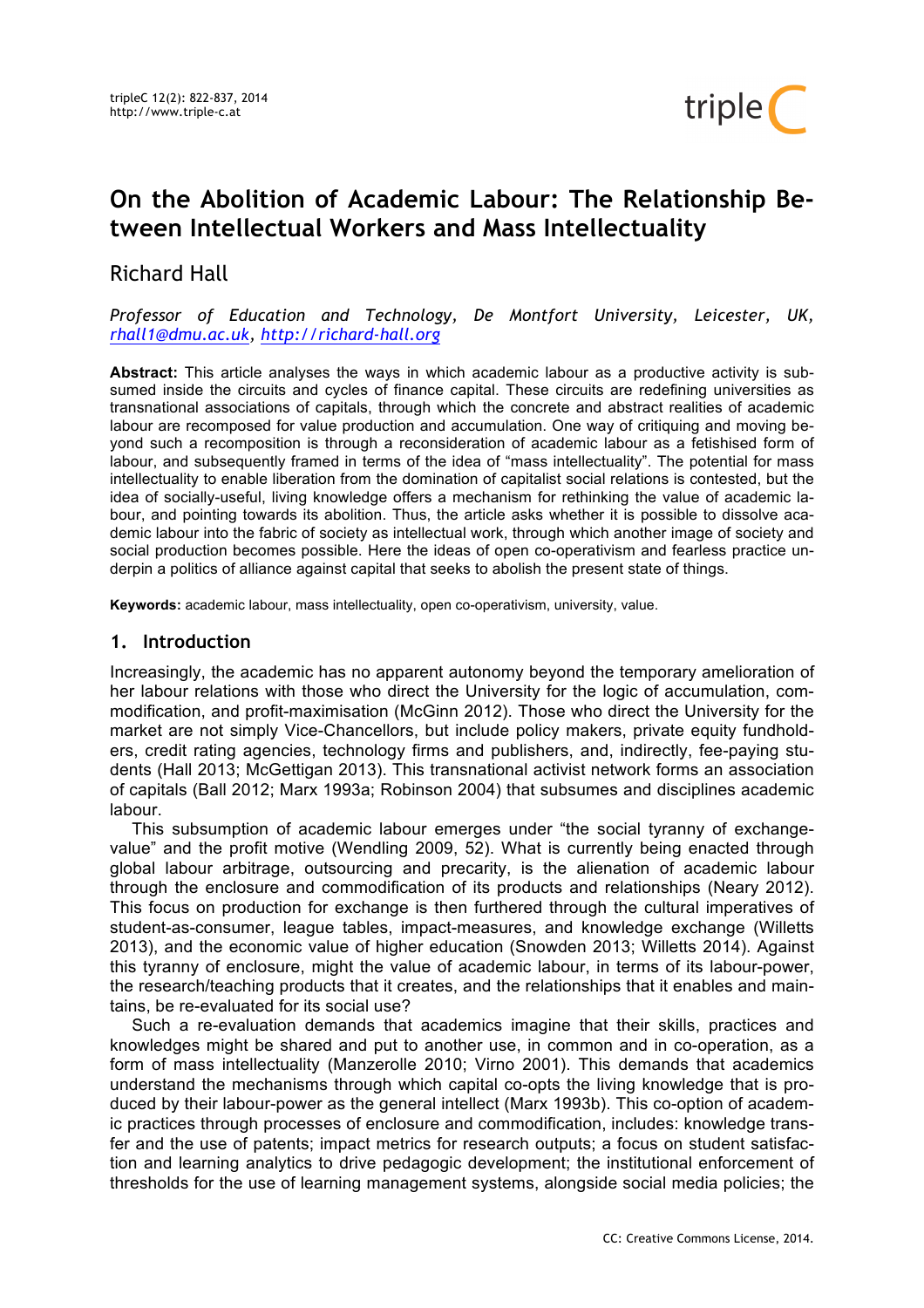implementation of project and programme management methodologies. These engagements restructure the labour-power of the academic as one form of the general intellect, so that it can be congealed inside technical and organisational innovations that enable value production (Virno 2004).

In pushing back against co-option and alienation, the idea of the general intellect might usefully be reclaimed as a form of mass intellectuality, which is socialised knowledge that is a direct, social force of production. Mass intellectuality is socially useful knowledge that emerges through the definition of an alternative value-form that will work in terms of the social reproduction of society in a different image (Harvey 2010). It provides a valuable counterpoint to *both* the fetishisation of technology *and* the "immaterial" production and accumulation of value (Manzerolle 2010; Marx 2004). Thus, in terms of developing a really existing mass intellectuality, academics might ask, is it possible to live and tell a different, overtly political story of academic labour as it relates to human sociability?

This focus on politics and organisation is a focus on recovering subjectivity as an academic and a labourer. As Cleaver (1993) notes in his final two theses on the Secular Crisis of Capitalism, this idea of recovering subjectivity through radical democracy is critical in liberating humanity from the coercive laws of competition and the market. For Cleaver, the creation of a revolutionary subjectivity is entwined with the need to develop: "[a] politics of alliance against capital […] not only to accelerate the circulation of struggle from sector to sector of the class, but to do so in such a manner as to build a post-capitalist politics of difference without antagonism." Here the idea of academic as labourer working to abolish her labour is central, rather than the academic as fetishized carrier of specific skills, practices, and knowledge.

In addressing the relationship between academic labour and mass intellectuality, this paper makes four points. First, it will address the mechanisms through which academic autonomy is increasingly alienated inside-and-against the University. Second, it will relate this alienation to the recalibration of the University as an association of capitals. Third, it will ask how academic labour might be understood in concrete and abstract terms, and then abolished as part of a social struggle for subjectivity that is situated against value production and accumulation? Fourth, the paper will ask whether it is possible to liberate academic labour as a form of mass intellectuality that can be used inside and across society? Here, the potential for co-operative alternatives based on solidarity, where they connect to a radical, societal, democratic project of refusal, will be highlighted.

#### **2. On the rollback of academic autonomy**

Ball (2012) writes of three stages of neoliberalism. The first is *proto*, and refers to the intellectual genesis and maturation of the neoliberal project. This is the cultural attack on the everyday reality of the public and of the State, and lays the intellectual groundwork for building a consensus around the value of the market in defining the production of everyday life. It lays the groundwork for the market as the primary social arbiter. In this phase, a set of spaces is created inside-and-against, which the State can be reconfigured to deliver a policy structure that enhances marketisation. This then becomes the doctrinaire, new normal.

The second stage is *rollback*, during which social life that was hitherto experienced as public, like the post-war Keynesian consensus, and which included free-at-the-point-ofdelivery healthcare, education or social services, is broken-up (Cumbers 2012). As a result, those services are enclosed, financialised and marketised (Deem et al. 2007; McGettigan 2014). In this stage there is a clear interplay between the doctrinal, intellectual underpinnings of neoliberalism and the undermining of the State or of public services as inefficient (Willetts 2013). This then connects to the third stage, that of the *rollout* of the new neoliberal normal. This last stage incorporates public policy that enables *both* the privatisation of public spaces, *and* new associations of corporations or capitals that can extract or accumulate value (Deem et al. 2008; Newfield 2013). It also opens-up access to public goods like pensions, healthcare and public data (Willetts 2014).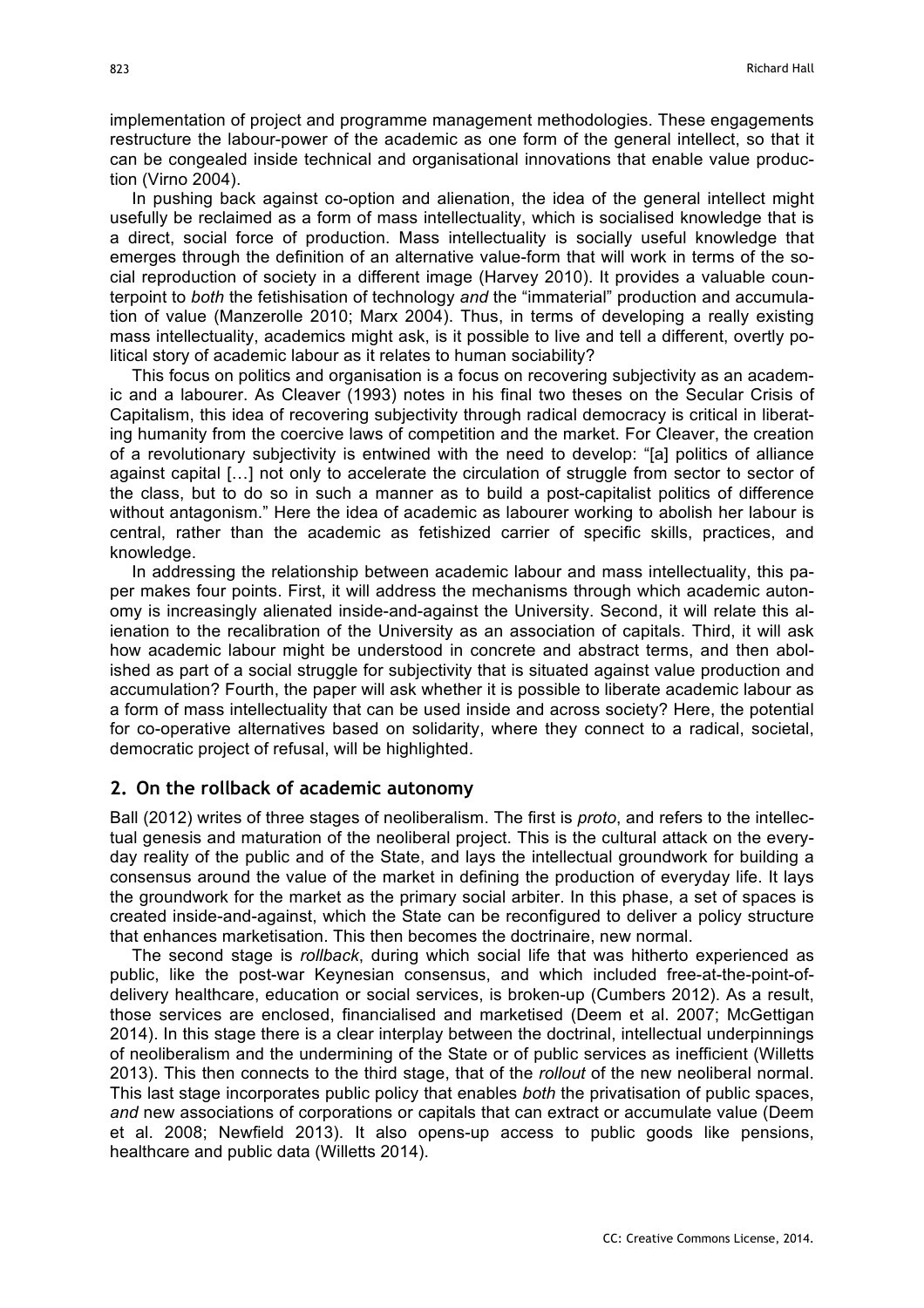For instance, inside English higher education these three interconnected phases of neoliberalism have played out in an increasingly amorphous manner. In this context, there has been a limited intellectual project about what higher education should be, or of the idea of what the University might be for. This has been based upon ministerial pamphlets like *Robbins Revisited* (Willetts 2013), and analyses of the Higher Education White Paper that never became an Act of Parliament (McGettigan 2013). It has also emerged from statements that anchor the University in economic growth (Snowden 2013) through partnerships with, for example, finance capital (Willetts 2014). The analyses of the role of private finance and global publishers like Pearson Education on private expansion inside higher education have also been important (Morgan 2013). Willetts (2013) developed the connections between data, pedagogy and consumerism, in order to organise educational life for the market. A key driver is making information available to students and parents about teaching as a quantifiable set of activities, so that *families* can make choices about courses (Willetts 2013, 44). Moreover, he argued that funding rooted in student fees will enable such choices to be aggregated. As a result, an HE market that materially affects teaching will be created (Willetts 2013, 47).

This quantification of academic practices is also underpinned by secondary legislation that is focused upon: student debt and university funding; leveraging the role of finance capital and the bond markets in institutional debt/refinancing; using student number controls, funding for core and marginal numbers, and deregulation to catalyse competition; and the monetisation of the student loan book (Institute for Fiscal Studies [IFS] 2014). Thus, in order to compete, individual universities are forced to consider a range of strategies for restructuring. These include refinancing through bond markets (McGettigan 2013), and rebranding using engagement in on-line projects like Massive Open Online Courses (MOOCs). They also focus upon contesting labour rights through zero-hour contracts, casualization and outsourcing (CASA 2014; University of Leeds Postgraduates for Fair Pay [PG4FP] 2014; 3cosas 2014). A final set of drivers pivot around entrepreneurialism or social enterprise, and engaging in corporate partnerships with publishers and technology firms (Hall 2013). Here the *proto* phase of the marketization of higher education meets the *rollback* of State funding and regulation, and the *rollout* of opportunities for marketization and accumulation, in a conflicting and contested set of spaces. This leaves those employed in the university having to make sense of an increasingly contested educational context, and one that is increasingly alienating (Brook 2009; Constanti and Gibbs 2004; McGinn 2012).

A critical element in this process of alienating the perceived, concrete reality of academic labour is the role of transnational activist networks that themselves form geographies of neoliberalism (Ball 2012; Robinson 2004). These networks consist of academics and thinktanks, policy-makers and administrators, finance capital and venture capital and private equity, educational publishers, and philanthropists. Their aim is to regulate the State and the institutions that are structured by it, like universities, for the market, for enterprise, and forprofit. Critical here is that the *proto*, *rollback* and *rollout* phases are increasingly playing out together in real-time across networks that subsume individual universities inside associations of capitals (Marx 1992). As a result, the room for manoeuvre for individual institutions is restricted, so that they are forced to restructure for competitiveness in the face of increasingly scarce resources.

The on-going process of restructuring affects the everyday educational and pedagogical labour of academics and students by recalibrating: academic forms of production, exchange and consumption; academic relations to nature and the environment; the social relations between academics, managers and students; academic conceptions of the world; academic labour processes; university governance structures; and how the university contributes to social reproduction (*pace* Harvey 2010). Thus, academics might ask the following questions.

1. How do the University's managers, staff and students produce, exchange and consume, in terms of commodities, knowledge and value? What is the role of financialisation and the market in those processes, and whom do they benefit?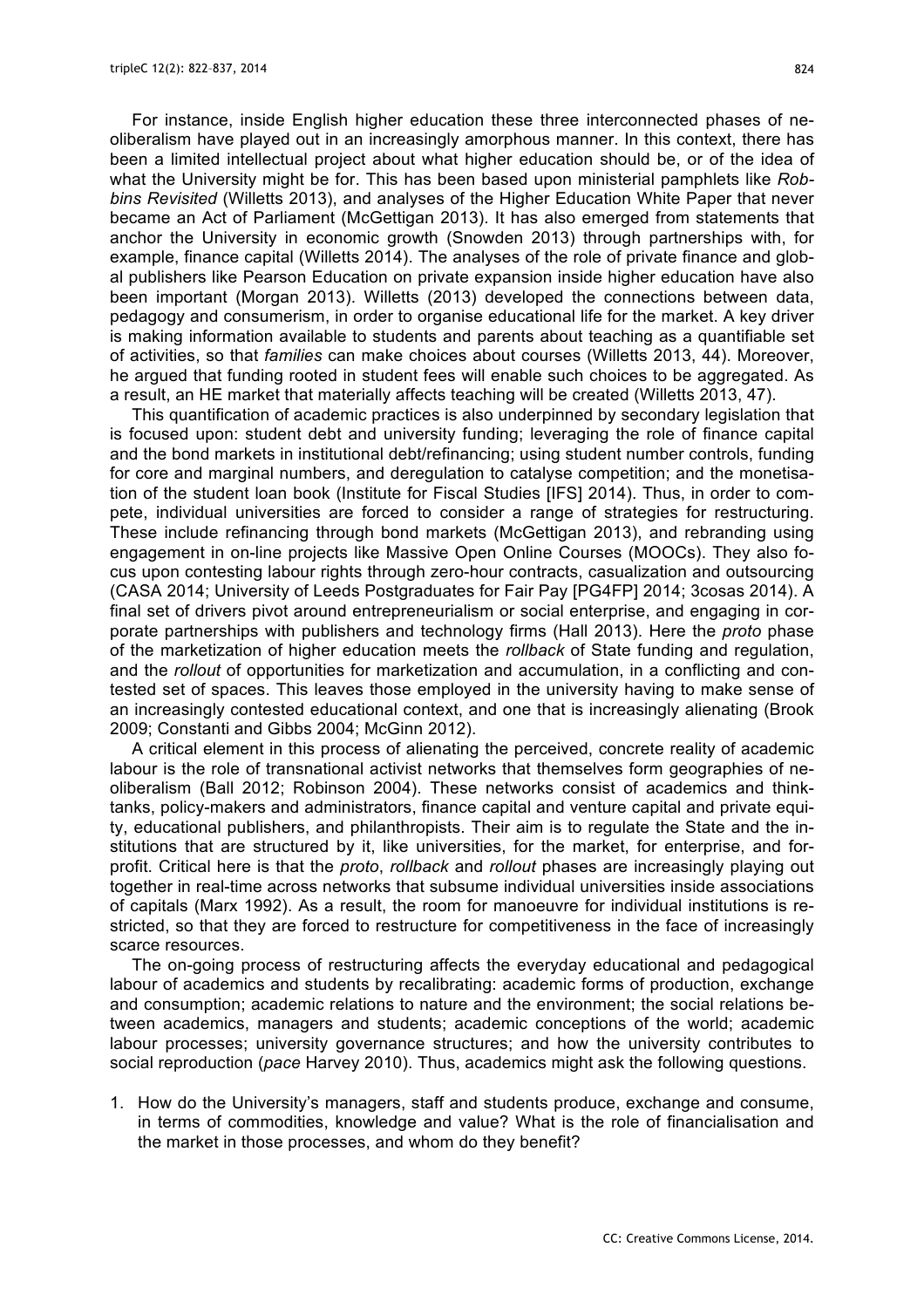- 2. What is the relationship of the University to nature and to the environment? What is the impact of the productive activities of the University on the environment, including its reinforcement of the idea that economic growth is the only option?
- 3. What does the production and the reproduction of the University as a marketised and competitive space mean for the social relations between people, including between staff, between academics and students, between managers and unions, and between academic labour and the public?
- 4. What does the production and the reproduction of the University mean for our mental conceptions of the world? What does higher education mean in terms of commodified knowledge or economic growth, or for co-operative, social solutions, or for the development and dissemination of knowledge through society as mass intellectuality?
- 5. How does the University as a competing business represent and reproduce casualised and precarious labour processes, amongst staff and students? What does the entrepreneurial turn inside the University mean for the autonomy of academic labour?
- 6. How does the marketised University affect our understandings of democratic, social governance? What forms of cognitive dissonance affect the role of the academic in making sense of the recalibration that is enforced through the proto/rollback/rollout phases of the neoliberal university?

In making sense of these questions, academics are reminded of Marx's (1845) response to Feuerbach: "All social life is essentially practical. All mysteries which lead theory to mysticism find their rational solution in human practice and in the comprehension of this practice." A critical, pedagogic project that does not valorise specific entrepreneurial practices that make the individual academic/student resilient or employable or a commodity-skilled labourer inside the market informs comprehension. Such a project is grounded in situated, democratic productive activity, which offers a mirror to the co-option of academic labour in the current *proto/rollback/rollout* phases of the neoliberal university. Moreover, it forms a critique of the transnational, secular control exhibited by associations of capitals over the material reality of everyday life, and which is reinforced pedagogically (Cleaver 1993; 2002).

#### **3. On academic production inside associations of capitals**

This idea of the subsumption of academic labour inside the circuits of capital is increasingly important in light of Marx's (1992; 1993a) focus on the associational phase of capital, in which development emerges on a global terrain, with an interrelationship between commercial and money-dealing capital and productive capital. Those who direct the University for the market are not simply Vice-Chancellors, but include associations of policy makers, private equity fundholders, credit rating agencies, technology firms and publishers, and, indirectly, fee-paying students, who form a deterritorialised network (Ball 2012; Deem et al. 2007; McGettigan 2013; 2014; Robinson 2004). Here, the expropriation of surplus value from producers by merchant capital is a primary source of profit, and in educational production it is leveraged through the use of finance capital and credit to increase the rate of turnover of specific educational commodities and services-as-commodities (Gartner 2013; Lipman 2009). This is achieved through the on-line production and circulation of curriculum resources, and the competitive pressures of open education, MOOCs and learning analytics (Ravitch 2012; Thorburn 2012). The management and sale of the student loan book and corporate engagement both in the funding of research centres and knowledge exchange, and the outsourcing of physical and technological infrastructures, complement these strategies.

Thus, in order to develop alternative, concrete realities it is worth re-thinking how merchant, credit and finance capital affect the inner workings of education, in particular as universities are being reconstructed inside the equivalent of joint-stock companies, subject to the coercive logic of competition for research grants and student numbers. What is the impact of the coercive role of money as it is insinuated inside educational practice? To what extent does this process reinforce the reification of the student, the entrepreneurial academic, or specific technologies? How does the politicisation of these roles relate to the reproduc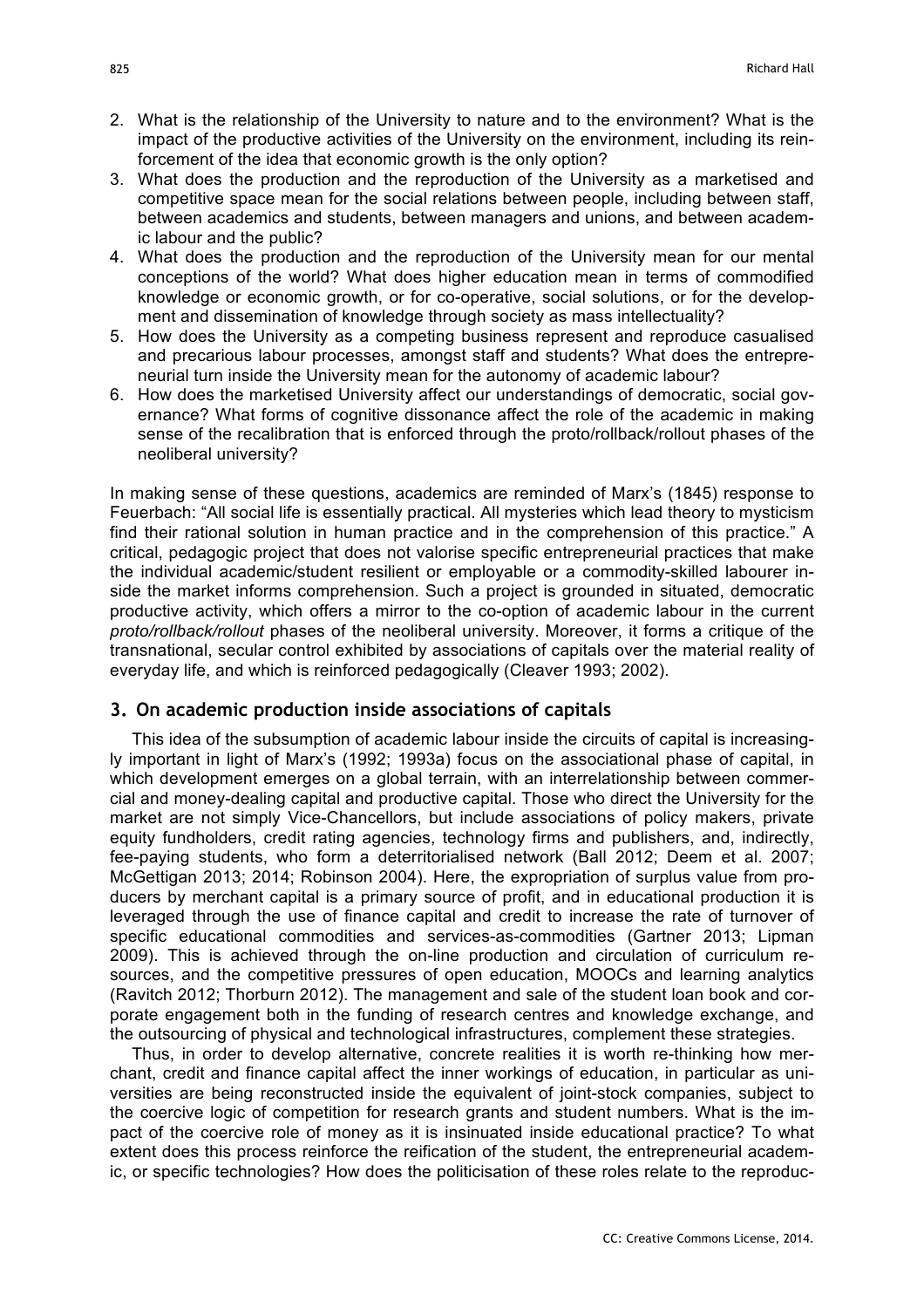tion of capital? The market, defined by corporate entities operating as commercial capitalists, is divorced from the realities of educational production as a social activity, and is recalibrated around the individual production and consumption of educational services and products. Thus, students/academics are recalibrated not as social learners/teachers but as individual entrepreneurs able to access/produce educational services and products in a global market.

However, in this process of commercialising education a tension emerges from the increasingly limited spaces that are available for productive as opposed to rentier or interestbearing capital (Marx 1992). As a result, there is an increase in venture capital and private equity investment in University restructuring and technological innovation, in-part because they deliver higher levels of short-term profitability. This focus on commodifying services and data, rather than on developing productive capability, dissolves previous forms of academic production. As money capital and its characteristics define the University, there emerges global pressure to reform (Gartner 2013; PA Consulting 2014), or become revolutionised as an organisational form for the accumulation of capital be that social, cultural, or commercial/financial (McGettigan 2014). Harvey (2013) refers to this as the "solvent effect" that is also conjunctural with the development of a world market. The domination of commercial capital over production is witnessed in the University through increasingly precarious working conditions for outsourced employees and attrition on academic labour rights. It is also amplified through organisational development and the implementation of management methodologies like lean, PRINCE2 or Managing Successful Programmes. One result is a proliferation of zero-hour contracts, precarious employment for hourly-paid or postgraduates/adjunct staff. Here, the focus is on the generation and maintenance of a surplus population/labour that can underpin global labour arbitrage and undermine solidarity.

However, *pace* Marx (1992), this also tends to re-focus academics on the act of production, rather than on the circuits of money or commercial capital, as the truly revolutionary social activity. Here campaigns like 3cosas (2014), PG4FP (2014), and Australian anti-Casualisation (CASA 2014) ask important questions about where power lies in the academy. Such campaigns point towards the tensions that exist between, finance, merchant and productive capital, and how such tensions impact individual producers and consumers of educational products. They also force us to recognise the different strata that define academic labour. In terms of this latter point, academic labour covers full professors, assistant professors, adjuncts, sessional instructors, teacher assistants and so on. These individuals are employed on a range of tenured and non-tenured contracts. The power differences between these various strata facilitate disciplinary control. Moreover, through mechanisms like performancerelated pay for professors and heads of department, they enable divisions between academics to inhibit the solidarity necessary to abolish academic labour.

Such stratification is amplified where educational corporations control most of the surplus value that is produced. In such moments, they can discipline and divide production through labour arbitrage and a refusal to negotiate with collectivised academic labour. As employment is made precarious amongst individuated and separated educational producers fulfilling a range of roles, solidarity and co-operation are negated and ultra-exploitation or proletarianisation emerges. As a result, the domination of commercial or finance capital drives low prices in the sphere of production, and this restructures organisational forms through efficiency drives or technological innovation (Marx 1993).

McGettigan's (2014) analysis of this restructuring of education by hedge funds, private equity, technology firms, credit rating agencies, publishers, think tanks and so on, demonstrates how the capital produced inside the University is circulating and accumulating on a global terrain:

As universities mirror the increasingly unequal nature of English society, what they offer is a positional rather than a market good: their role in advancing social equality, or minimising embedded disadvantage, will be traduced in a meritocratic game of spotting 'talent' and ensuring that it is slotted into the appropriate tier. But the possibility of ditching even such minimal commitments to fair access hits a tipping point if the conversion from charity to for-profit is facilitated by government. This is so novel that we do not even have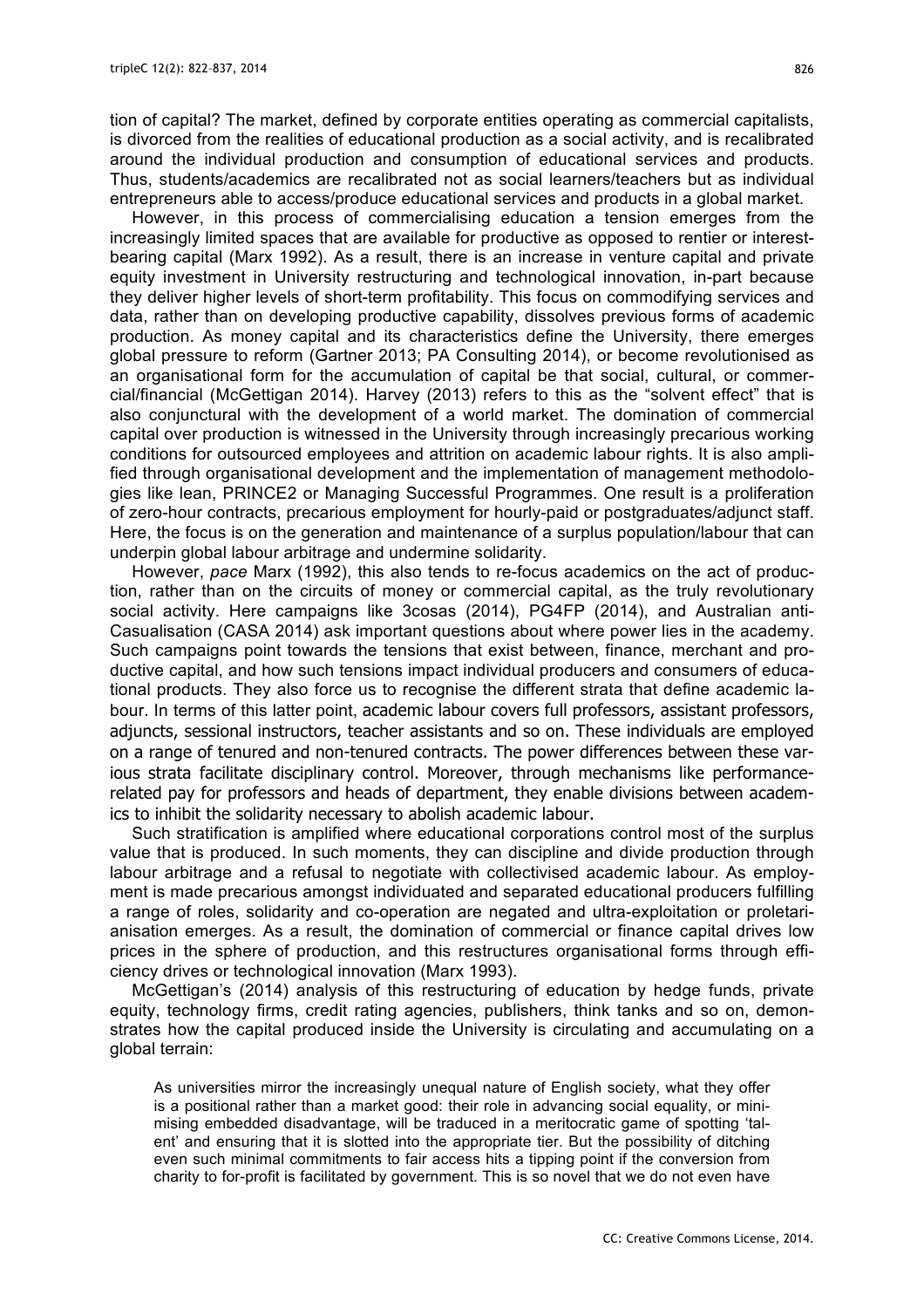a term for such a process ('privatisation' does not cut it, since the charity is already private). We do though have a precedent. In 2012, [the UK] College of Law was sold to Montagu Private Equity for £200 million. The export strategy document encourages universities to consider this option if they wish to exploit the new opportunities opened by the digital revolution that fixes education as a tradeable service. It goes without saying that this process and that of the financialisation associated with a generalised loan scheme will feed off each other. Although the policy terrain is settled temporarily, the ball is very much in the court of individual institutions: there are few safeguards against the ambition of overweening vice-chancellors fuelled by new financial options.

Critically, the subsumption of universities inside the mechanics of capitalist reproduction and financialisation demands a market. This applies to Vice-Chancellors acting as CEOs or nascent business leaders, and to private providers of educational services, both of whom need specific use-values, like course content, data, knowledge exchange partnerships, research outcomes as products, technical infrastructures and so on, in specific amounts that can be purchased and put to work. Crucially, this work has to be productive of surplus value, and profit. Hence it needs a market, and if one doesn't already exist it must be created. This need for a market is also extended to potential students who carry debt, and who are encouraged to purchase commodities or services-as-commodities, as positional goods. Thus, the material circumstances of the production, purchase and circulation of educational commodities are critical, and they catalyse policy as a means of restructuring intellectual work or academic labour.

#### **4. Rethinking concrete/abstract academic labour**

One of the central issues for academics is that, as they labour under the structural domination of commodity capitalists, they have to vie for a place on the market. This makes them vulnerable to crises related to: futures-trading; access to means of production; overproduction; market-saturation; an inability to access credit; or the more general, societal access to debt. This tends *both* to restructure institutions *and* to reduce the points of solidarity for academic labour. Hence the very real impact of finance capital in creating a higher education market based on catalysing new systems of production, organisational development or technological innovation leaves universities at risk. Moreover, it leaves academics at risk as the University's much-vaunted institutional autonomy abstracts it from a notion of public good and distances it from any socialised purpose or meaning (Thorburn 2012). Thus, it becomes difficult to separate out governmental policy based on competition (Willetts 2014), governmental support for innovations like MOOCs (Willetts 2013), venture capital investment in educational technology start-ups (Gartner 2013), or University restructuring and reorganisation (Snowden 2013), from this drive to create a market.

One outcome of this drive is the need to commodify *both* pedagogy *and* academic relationships. *Pace* Marx (1993a), education's role in commodity formation and exchange is critical in the processes that connect and amplify financialisation and marketisation because the commodity is the social form against which every educational capital can be considered. The global circuit of educational commodities is the form of motion common to all educational capitals. It is social only in that it forms the total social capital of the capitalist class, as it is restructuring education transnationally. Moreover, the movement of individual educational capitals is conditioned by its relationship to other educational capitals, be they public universities or private, for-profit colleges. This is a material relation underscored by categories of the commodity, competition, surplus value extraction and accumulation, financialisation, and the rate of profit.

This process of commodification across higher education is also catalysed through value formation and the concomitant domination of academic labour by time. As Postone (1996, 191) writes: "As a category of the totality, socially necessary labour time expresses a quasiobjective social necessity with which the producers are confronted. It is the temporal dimension of the abstract domination that characterizes the structures of alienated social relations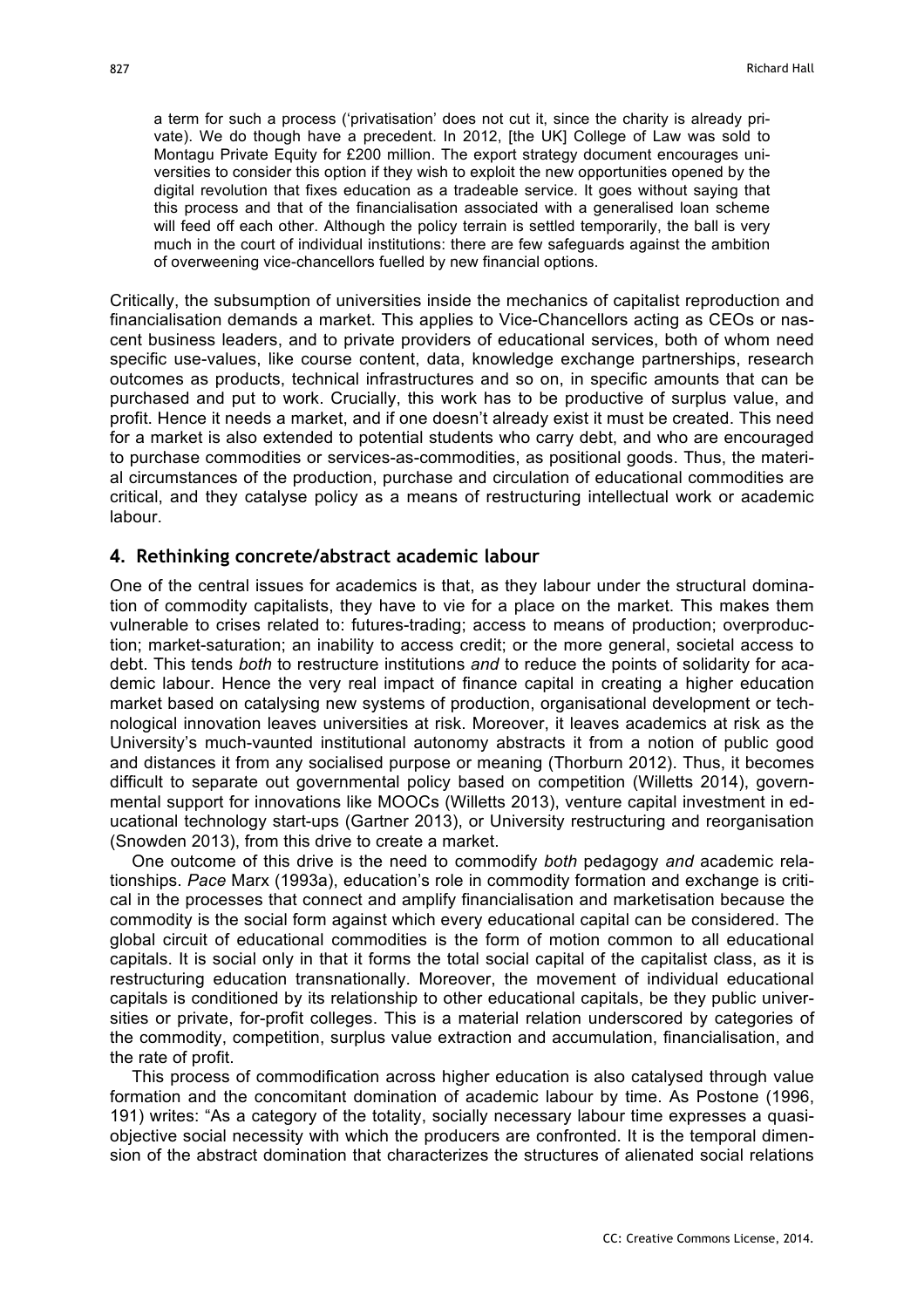in capitalism. The social totality constituted by labour as an objective general mediation has a temporal character, wherein *time becomes necessity*."

As a result, the University enmeshed in the market becomes a source of value and also seeks out value from new markets. The attrition on the average time it takes academic labour to produce, circulate or exchange commodities damages the sociability and solidarity of the academic's wider communities with whom she is now in competition. Thus, the socially necessary labour time of academic production increasingly dominates the life of the academic and the student. This domination is made worse for the academic as the University is subsumed under value accumulation, because the academic means of production are necessarily revolutionised through technological and organisational change. This leads to speed-up, impact measures, always-on technologies, performance or lean management, the use of learning analytics or data mining, and so on, in order that the productivity of the academic can be measured against her peers through the socially-necessary labour time that determines what her productivity *should* be. In a competitive, transnational educational market, academic labour rights will be threatened by the equalising pressures of socially necessary labour time. Moreover, these pressures will tend to affect the potential for co-operation between academics within institutions and across the sector.

What is missing in the current debates about the fee-cap, student-as-consumer/customer, the executive pay of vice-chancellors and institutional managers, deregulated markets and student number controls, the allocation of research income, and so on, is a meaningful discussion about the value of academic labour as social work/activity, rather than as reified exchange-value (Harvey 2010; Marx 2004; Postone 1996; Wendling 2009). What is its usevalue as work/activity *for* society, as opposed to its price as a commodity/as academic labour-power? Increasingly academic labour is abstracted for exchange and subsumed under the laws of competition, and as Wendling notes (2009, 52) this is disciplinary: "the social tyranny of exchange-value is so comprehensive that it determines how things are made and even what is made [...] Capitalism does not care if it produces quantities for use; it cares about producing profit." It is against this tyranny that the value of academic labour, in the costs of its labour-power, the research/teaching products that it creates, and the relationships that it enables and maintains, might usefully be discussed and re-evaluated. What is currently being enacted through global labour arbitrage, outsourcing and precarious employment, is the alienation of academic labour through the enclosure and commodification of its products and relationships. This focus on production for exchange is then furthered through abstract cultural imperatives, like the idea of student-as-consumer, the use of league tables and impact-measures, and the development of knowledge exchange and intellectual property rights (Lipman 2009; Neary 2012).

Thus, analysing the interplay between the abstract world and its concrete realisation is fundamental to understanding the formation and co-option of academic labour. In this view, there is a flow between the concrete and the abstract so that each emerges from and reinforces the other. This leads Postone (1980, 108) to argue: "What is required, then, is an approach which allows for a distinction between what modern capitalism is and the way it appears, between its essence and appearance. The concept 'modern' does not allow for such a distinction. These considerations lead us to Marx's concept of the fetish, the strategic intent of which was to provide a social and historical theory of knowledge grounded in the difference between the essence of capitalist social relations and their manifest form."

Critical here is finding a means of decoding how relations of educational production and the educational commodities that are produced socially are externalised and take the form of fetishes. Moreover, these relations and forms are at once both abstract and concrete, with each informing the production and reproduction of the other. This appears on the surface of society to be a set of relationships that are mediated and abstracted by money (the cost of a degree is reduced to a fee that acts as a representation of value) and by the law (in terms of requirements for published data, or access to/control of a market, and so on). For many academics, abstract labour rooted in exchange-value feels less meaningful or truthful than the concrete form of academic labour rooted in self-critical scholarly work (Harvey 2013; Postone 1980). However, inside a global education market and against the structuring realities of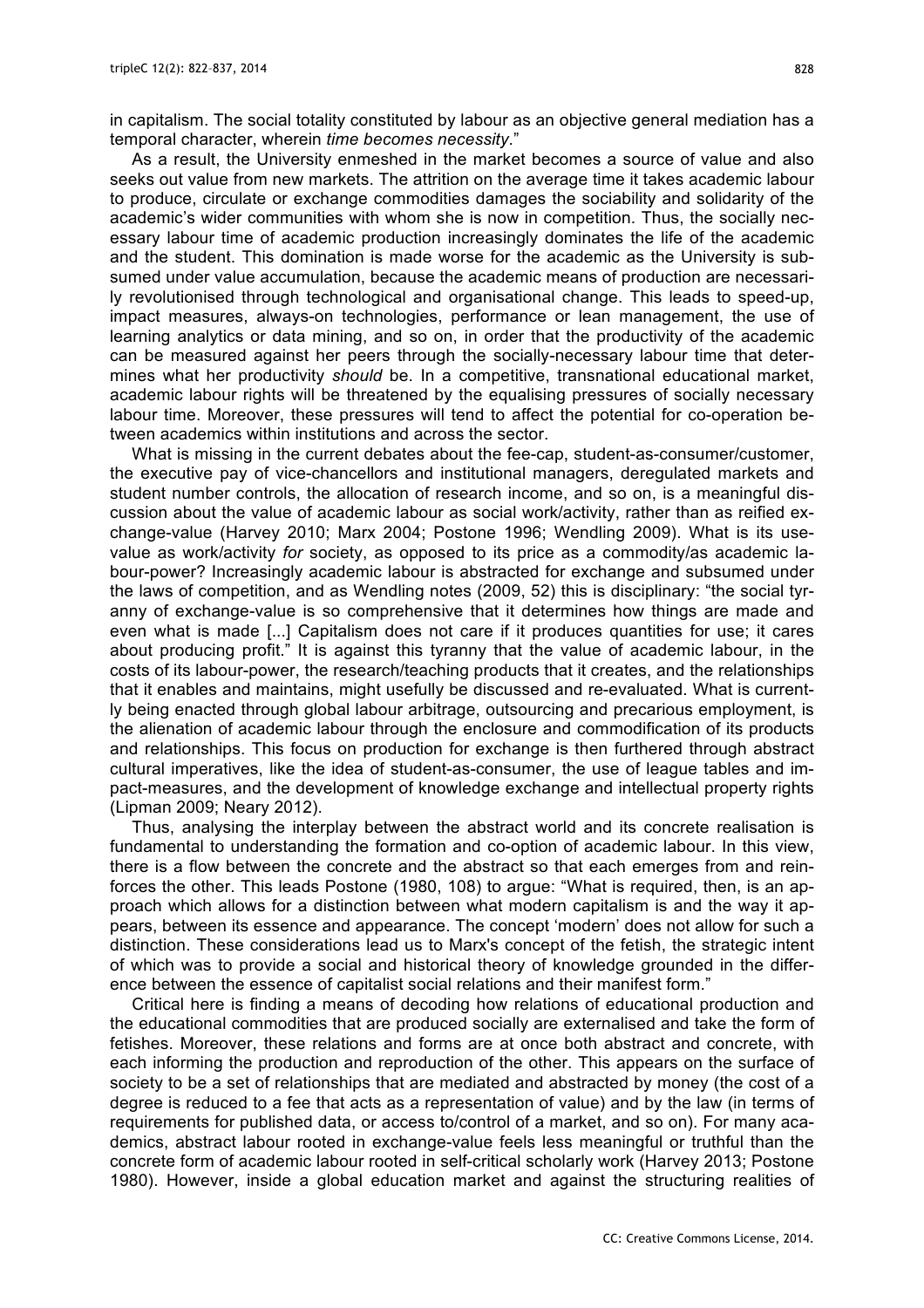money, it becomes difficult to move beyond the alienation of both concrete and abstract academic labour because neither can be properly decoded. Again, Postone (1980, 109) argues:

One aspect of the fetish, then, is that capitalist social relations do not appear as such and, moreover, present themselves antinomically, as the opposition of the abstract and concrete. Because, additionally, both sides of the antinomy are objectified, each appears to be quasi-natural: the abstract dimension appears in the form of 'objective,' 'natural' laws; the concrete dimension appears as pure 'thingly' nature. The structure of alienated social relations which characterize capitalism has the form of a quasi-natural antinomy in which the social and historical do not appear.

This is the dialectical relation between the abstract and the concrete, which is both historical and material, and which is subsuming academic life as labour inside a terrain of valueproduction and accumulation. Without an analysis of the ways that *both* concrete *and* abstract academic labour are manifest in capitalist social relations and generative of value, there is no way that crises can be overcome. Postone (1980) makes a critical point about the relationship between the concrete, productive manifestation of capital, through its relationships to industry and technology, as a form of natural work or labour, and crisis. Thus, the idea:

that the concrete is 'natural,' and which increasingly presents the socially 'natural' in such a way that it is perceived in biological terms. It is precisely the hypostatization of the concrete and the identification of capital with the manifest abstract which renders this ideology so functional for the development of industrial capitalism in crisis [...] The identification of capital with the manifest abstract overlaps, in part, with its identification with the market. The attack on the liberal state, as abstract, can further the development of the interventionist state, as concrete. This form of 'anti-capitalism,' then, only appears to be looking backwards with yearning. As an expression of the capital fetish its real thrust is forwards. It is an aid to capitalism in the transition to quasi-state capitalism in a situation of structural crisis (Postone 1980, 111).

In moments of crisis, it is a mistake to seek redress in technocratic determination or organisational change, or in terms of abstract reason. It is also alienating to look for natural solutions in the form of concrete labour or the use-value of work, because both routes are historically and materially "impotent in the face of capital", and offer no direction towards postcapitalism (Postone 1980, 115). This is an extreme tension for academic labour where that has previously rooted itself in ideas of 'the public good' and of autonomy (Cumbers 2012; Thorburn 2012), connected to its use-value outside of the market. As academic labour in all its stratified forms is folded into the transnational circuits of commodity capitalism, the duality of its abstract and concrete nature is realised inside-and-against the categories that define it, namely the commodity, money, labour-power and value (Jappe 2014). Both abstract and concrete labour and their manifestations in use and exchange are rooted in the production, circulation, and accumulation of value, and in capital's drive for self-valorisation.

#### **5. On value and academic alienation**

What is required is a means of critiquing the alienation imposed by and emerging from capitalist work in its interrelated abstract and concrete forms, and through its fetishisation of technological solutions to crises, be they political, financial, societal, or environmental in appearance (Braverman 1998). The attempt to overcome crises borne of competition by renewing personal or social or transnational values that are themselves fashioned inside that competitive dynamic is impossible (Cleaver 2002). A social revolution of life cannot be delivered through a revolution of social (re-)production that is rooted in value production and labour, or through the recuperation of concrete labour or use-value as an alleged antidote to the abstract capitalist world. As the natural world is subsumed and reproduced inside it, the ecology of capitalism reveals both the concrete and the abstract as alienating.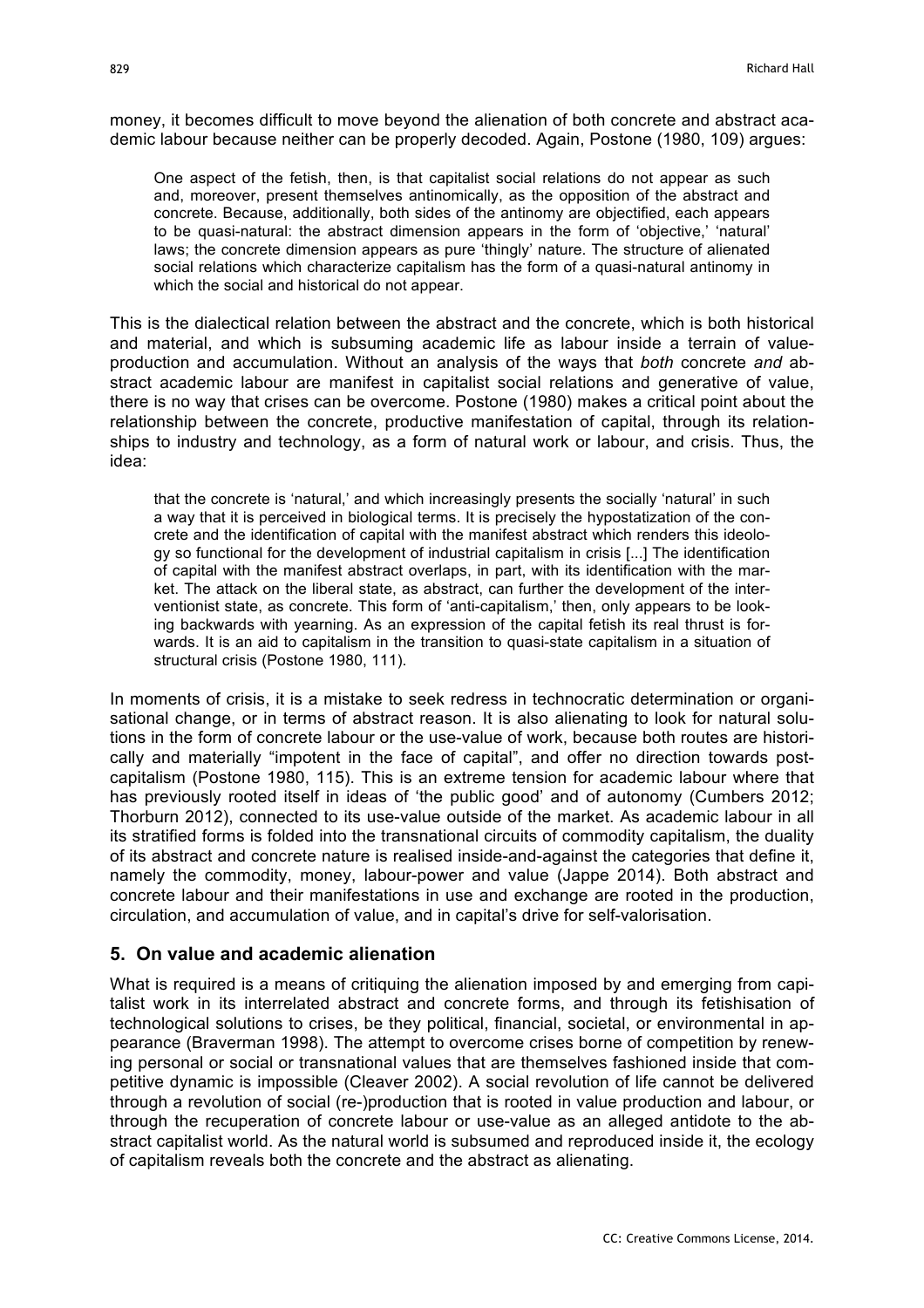This is important because academic labour is increasingly being revealed as subsumed inside the material (structural and systemic) and historical inability of capital to overcome the limitations on stable, global forms of accumulation (Cleaver 1993). Jappe (2014) argues that that the capitalist mode of production is reaching its historical limits, in part through technological innovation that drives up the organic composition of capital and undermines the basis of value production and the rate of profit. One of the critical issues is that globally "the absolute amount of value, and therefore of surplus-value, is declining precipitously" (Jappe 2014, 7), which places any society based on the production and accumulation of value in crisis. What might be needed, in order for academics and students to push back, is a re-focusing on the counter-hegemonic potential of academic labour-power, knowledge, skills and practices for socially-useful work or activity, which is beyond Capital's system of value.

Pace Marx (2004), this reveals a set of contradictions and tensions, between use and exchange inside the production and movement of value, and the role of labour as commodity needs to be addressed in the context of the University. How should the work that academics do be valued? How does it add value and for whom, and how might its social potential be liberated? This means that academics need to understand the concrete and abstract mediation of their work (Postone 1980), in order to address the mechanisms through which that work is leveraged. It also means that revealing the diversity of academic labour might enable moments and forms of solidarity to emerge.

Here one returns to the mechanisms through which academic labour is co-opted and then *both* abstracted from the circuit of production (in bond markets or student debt) *and* made concrete in the realities of everyday life (in marking or giving feedback, or in writing). One also returns to the role of academic labour in the reproduction of a society that is based on value production and accumulation:

A growing disparity arises between developments in the productive powers of labour (which are not necessarily bound to the direct labour of the workers), on the one hand, and the value frame within which such developments are expressed (which *is* bound to such labour), on the other. The disparity between the accumulation of historical time and the objectification of immediate labour time becomes more pronounced as scientific knowledge is increasingly materialized in production […] a growing disparity separates the conditions for the production of material wealth from those for the generation of value (Postone 1996, 297).

This demands that academic labour is analysed in terms of the crisis of value formation on a global terrain (Cleaver 1993; 2002; Jappe 2014). This might enable those collective organisations of tenured and non-tenured academic labourers to find moments of co-operation and solidarity. This is not to reify academic labour in its concrete forms or uses, or willingly to accept its subsumption inside the circuits of exchange. However, the recalibration of the skills, practices and knowledge of academics and students, whose labour is at once concrete and abstract, useful and used for exchange, is occurring at a time when the secular crisis of capitalism means that stable forms of accumulation cannot be reinstated (Cleaver 1993). This secular crisis is transnational, and is economic, social and political, with environmental symptoms that are material and historical. It may be that the transnational, associational form of capitalist development points towards an alternative possibility, in which academic labour might be dissolved inside-and-though society, as mass intellectuality.

#### **6. On academic labour and the potential for mass intellectuality**

The argument that academic labour is increasingly rooted in global exploitation also has connections to points of academic/student commonality and solidarity. These points of solidarity demonstrate the potential that labour has to be socially useful and thereby liberated as a common treasury. This potential focuses upon collective liberation from the domination of abstract time and the recovery of a task-oriented life (Thompson 1967). It is also about refusing, in Postone's (1996, 202) terms, a conception of time that is "uniform, continuous, homogenous [...] [and] empty of events". Here, useful labour emerges through tasks and events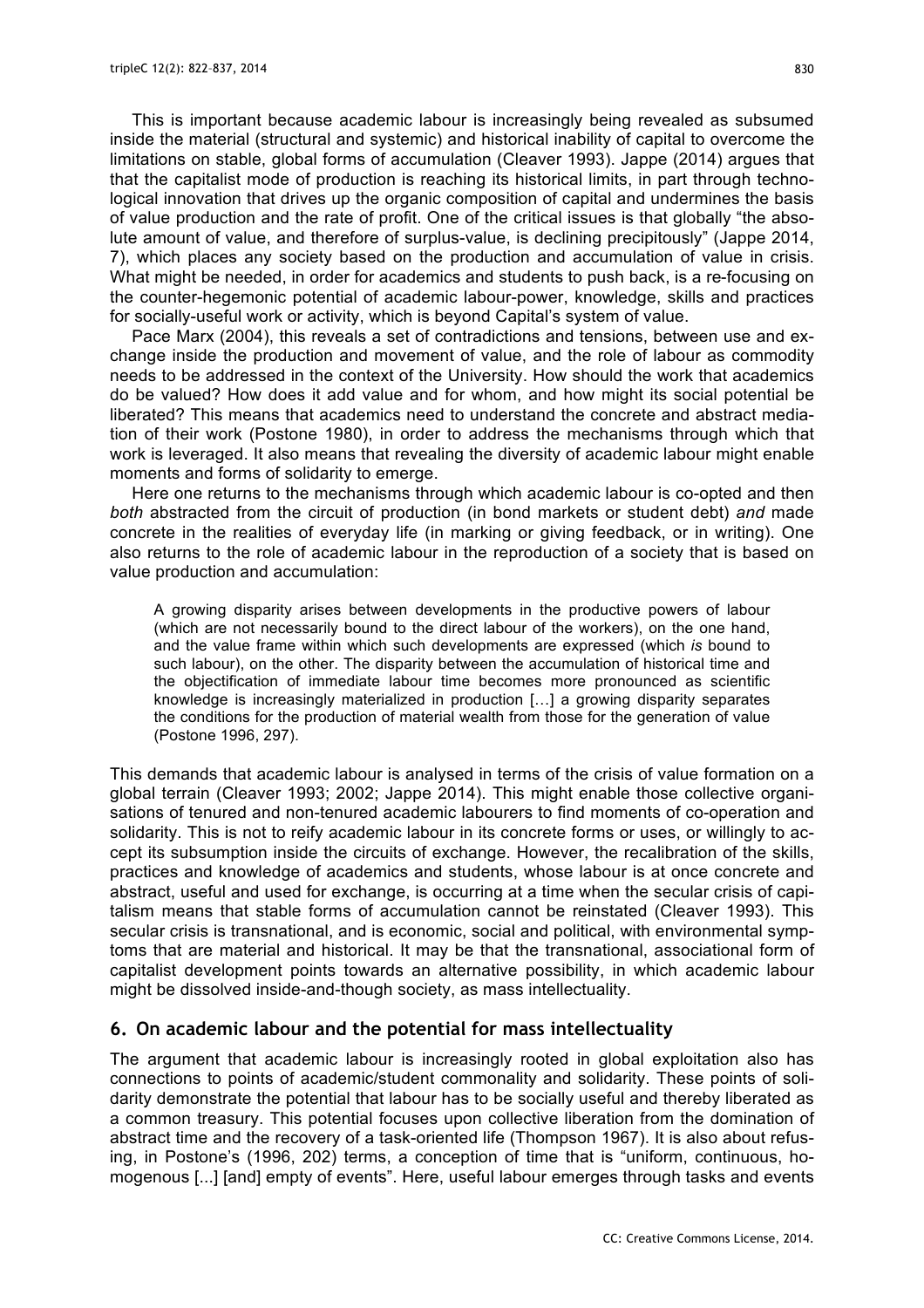that reproduce society against-and-beyond value production. They are a form of sociability that do not occur within time, but instead structure and determine that time (Postone 1996, 201).

Realising the capacity of academics and students as scholars to see their labour in common, in order to think and to act co-operatively, and to overcome that labour, moves us beyond concerns over the fetishised production and ownership of academic labour. In this process, reclaiming the concept of living knowledge, or the liberation of the general intellect as a form of "mass intellectuality", is important. Marx (1993b, 694) argued that the dynamics of capitalism meant: "the accumulation of knowledge and of skill, of the general productive forces of the social brain, is thus absorbed into capital, as opposed to labour, and hence appears as an attribute of capital, and more specifically of fixed capital [machinery]."

Through innovation and competition, the technical and skilled labour of the socialised worker, operating in factories, corporations or schools, is subsumed inside machinery and techniques. Therefore, the "general intellect" of society is absorbed into capitalised technologies and techniques, in order to reduce labour costs and increase productivity. As a result, "the human being comes to relate more as a watchman and regulator to the production process itself" (Marx 1993b, 705).

However, as the University of Utopia (2014) argued, a reconsideration of the general intellect might form a point of departure where: "As intellectual workers we refuse the fetishised concept of the knowledge society and engage in teaching, learning and research only in so far as we can re-appropriate the knowledge that has been stolen from the workers that have produced this way of knowing (i.e. Abundance). In the society of abundance the university as an institutional form is dissolved, and becomes a social form or knowledge at the level of society (i.e. The General Intellect). It is only on this basis that we can knowingly address the global emergencies with which we are all confronted."

A focus on the possibilities that emerge from co-operative work and activities, rooted in a flowering of alternative educational practices, point towards the development of socialised knowledge, or "mass intellectuality", as a direct, social force of production. As the University of Utopia (2014) argued: "Mass intellectuality is based on our common ability to do, based on our needs and capacities and what needs to be done. What needs to be done raises doing from the level of the individual to the level of society."

For Virno (2001), this sociability transcended organisational or technological determinism, or the fetishisation of social or individual entrepreneurialism, and instead focused upon "the depository of cognitive competences that cannot be objectified in machinery." In this view, mass intellectuality emerges from: "the more generic attitudes of the mind [which] gain primary status as productive resources; these are the faculty of language, the disposition to learn, memory, the power of abstraction and relation and the tendency towards self-reflexivity [that form] the inexhaustible potential of language to execute contingent and unrepeatable statements. Like the intellect and memory, language is the most common and least 'specialised' conceivable given. A good example of mass intellectuality is the speaker, not the scientist. Mass intellectuality has nothing to do with a new "labour aristocracy"; it is actually its exact opposite" (Virno 2001).

These struggles for mass intellectuality are an attempt to build a counter-hegemonic position rooted in solidarity and sharing, and related to the social and co-operative use of the knowledge, skills and practices that are created through labour (Bologna 2014). This is deliberately opposed to the commodification, exchange, accumulation and valorisation of those knowledge, skills and practices by a transnational elite (Cleaver 2002; Virno 2001). Thus, liberating science and technology from inside-and-against capital's competitive dynamics is central to moving *beyond* exploitation. Inside critical and co-operative (rather than co-opted) educational contexts, the processes of learning and teaching offer the chance to critique the purposes for which the general intellect is commodified rather than made public. They also offer the opportunity to reclaim and liberate the general intellect for co-operative use (Manzerolle 2010; Marx 2004).

From a re-evaluation of concrete and abstract academic labour as it relates to mass intellectuality, it becomes possible to focus on alternative educational practices that develop so-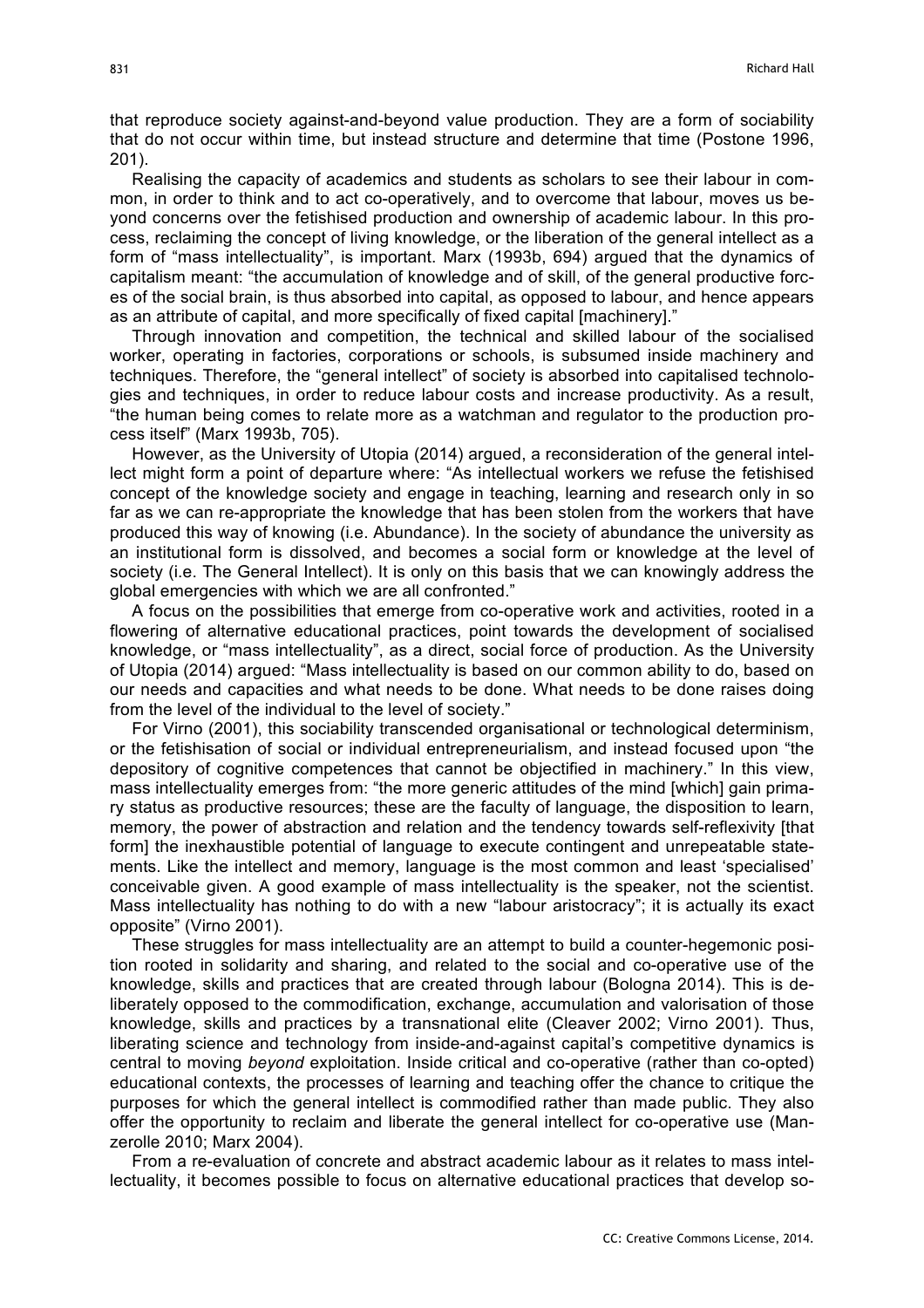cialised knowledge as a direct, social force of production. As Arvidsson (2008) argues, through such alternatives, attempts can be made to liberate science and technology across society, and to enable the "free availability of General Intellect in the social environment [which] means that capital cannot exercise a monopoly over this productive resource. It can be employed for autonomous or even subversive purposes." Academic labour might act as one critical site in the struggle to recuperate the general intellect in-part through reclaiming public, cloud-based environments that enable globalised dissemination of knowledge at the edges of capitalist work, for example through education commons rooted in critical pedagogy (Bauwens and Iacomella 2012). It might also emerge from the use of digital technology inside the community-building of alternative educational settings like student occupations, cooperative centres or social science centres (Amsler and Neary 2012). These struggles offer the chance to critique the purposes for which the general intellect is commodified rather than made public.

However, there are caveats to a potential fetishisation of mass intellectuality as a category that might emancipate human relationships from their subsumption as forms of labour. One of these is that mass intellectuality needs to be situated through a critique of and response to crises that emerge from the contradictions of capitalism itself (Bologna 2014; Tomba and Bellofiore 2014). It is through this critique that a meaningful counter-narrative can emerge through class struggle, rather than through the multitudinous refusals of labour. Equally, a potential focus on the academic as a socialised worker who labours in the social factory, rather than the collectivised worker who labours and produces in industry, risks privileging a particular view of the working class (Tomba and Bellofiore 2014). Here, a re-focusing on the duality of the concrete/abstract realities of labour relations, along with the relations of production, is pivotal in developing counter-narratives (Jappe 2014). These might include the refusal of academic labour in formal educational institutions, the development of the academic commons, the use of free and open source software and copyfarleft licenses, the realisation of peer-to-peer networks (Bauwens and Iacomella 2012; Free, Libre, Open Knowledge [FLOK] Society 2014; Kleiner 2014).

## **7. Conclusion: towards the possibility of abolishing academic labour through mass intellectuality?**

The links between commercial educational providers and universities, educators and students as producers and consumers of educational services, data and products, demonstrate hegemony and dependency. This complex interdependency is not reducible to fetishized ideas rooted in money via cost-savings or emancipation based on learning for a life of capitalist work. However, the extension of this hegemony across educational contexts through the subsumption of academic labour links to the mechanisms that ensures the reproduction of capital beyond its limits or barriers. Across a global educational terrain, the attempt by finance and commercial capital to synchronise educational production within their own circuits forms an uncomfortable symbiosis, as those engaged in a higher education that is being restructured by the dictates of finance capital and a new market can attest (Amsler and Neary 2012; Brook 2009; McGinn 2012).

The reaction of capital to the crisis of value production is important because it connects to Marx's (1993a) hints about how the associational phase of capital might itself open-up opportunities for alternative forms of socially-useful work or practice to emerge. These opportunities are global in scope, and are based on co-operative and democratic engagements in civil and political society that include the market, the State, the Commons, and voluntary organisations. This reflects the work of Bauwens and Iacomella (2012) on creating co-operative, pedagogical projects that might reveal alternatives to the idea of endless growth and material abundance linked to debt. Such alternatives need to critique the idea of immaterial scarcity framed by, for example, the Trans-Pacific Partnership/the Transatlantic Trade and Investments Partnership and global intellectual property law. They might also refuse the pseudoabundance that encloses and destroys the biosphere. Bauwens and Iacomella (2012) argue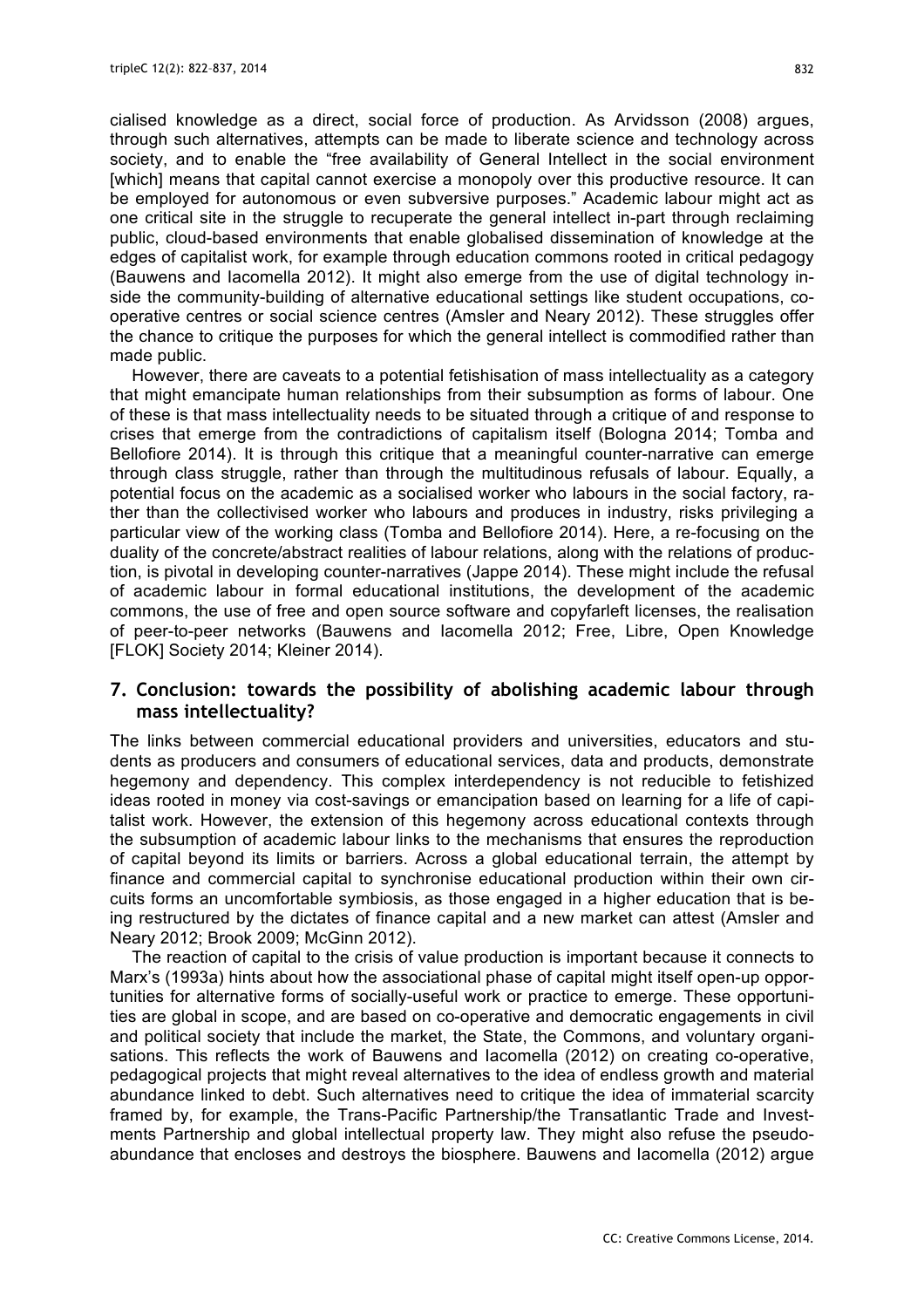for a global alliance, between movements based on open and copyfarleft, ecology and social justice, and global emancipation.

Here academics might usefully ask, what activities are we collectively willing to bear and how might they be determined, governed and regulated? This demands that the range of academic labourers, including full and assistant professors, adjunct and sessional instructors, teacher assistants and so on are able to consider points of solidarity rather than division. The work emerging around the new co-operativism, and the intellectual underpinnings of pedagogies like student-as-producer (Amsler and Neary 2012) and of organisations like the Social Science Centre (2014), offer a way of framing and reconceptualising the potential proto/rollback/rollout phases of a co-operative alternative to neoliberalism. This work is also a way of challenging the reality of the competitive restructuring of public higher education, and the idea that the university is for-profit and valorisation. Here it is the spread of ideas across transnational activist networks of co-operators that might enable a reconnection of academic labour as labour across society, in a form that enables it to support mass intellectuality rather than private accumulation (Virno 2001; Winn 2014). As the Social Science Centre (2014) states, hope lies in the "possibilities for associational networks" that critique higher education policy and practice.

In this process, Winn's (2014a) definition of co-operative governance as critical in defining associational networks offers an alternative, political and pedagogical space inside which academic labour might be repurposed for mass intellectuality. Winn (2014a) argues that fusing the democratic regulation of transnational worker co-operatives, with the circuits of production and distribution of the peer-to-peer economy, then points towards a counterhegemonic, "open co-operative" set of possibilities. These form pedagogic moments that ground the open, democratic, autonomous, social focus of co-operatives that have education at their heart, inside a framework for the common ownership of the products, assets and commodities of those commodities. As Winn (2014a) argues: "the open licenses and governance structures of the 'open coop[erative]' are intended to create a substitute to the social role of money, in the sense that they create a different form and measure of reciprocal equivalence (money being the universal equivalence today). This seems like a good transitional step towards social relations which are not required to be based on any universal form of equivalence (i.e. From each according to their ability to each according to their needs: positive, non-reciprocity)."

The idea of the open co-operative is driven by solidarity borne of co-operative production rather than distribution and consumption. In terms of the relationship between academic labour and mass intellectuality, this connects to Amsler's (2013) concept of the fearless and repoliticised university:

if we are to shape universities to be places in which we can actually teach and study and learn and be [...] we need to educate ourselves about the politics of higher education, advanced research, labour, intellectual culture, space and time. And we need to do this in a context in which thinking and speaking about the politics of any of these things is regarded as either a waste of time or a threat to economic productivity and institutional "reputation" [...] And we need to do this in an environment where perhaps many academics, by dint of profession or proclivity, have either no experience of political participation or activism, or no interest in social and economic politics at all. And we need to do all of this in an environment where many academics and some students are exhausted and insecure and are therefore in need of considerable self and collective care. It is at least a fourfold project. This should not be daunting; life is complex.

Amsler's (2013) call for "a little more of a politicised relation to truth in affairs of education, knowledge and academic practice" is a form of bell hooks' (1994) self-actualisation: a capacity to live more fully and deeply. This is a humane capacity that is also the capability to liberate time for solidarity actions and activities, rather than for exchange. Here, academic life is not driven by a commodity-valuation based on the domination of abstract time. Academic life is governed by time that is useful for social reproduction. It is not about impact metrics, performance management, assessment turnaround times, or workload management. Rather it is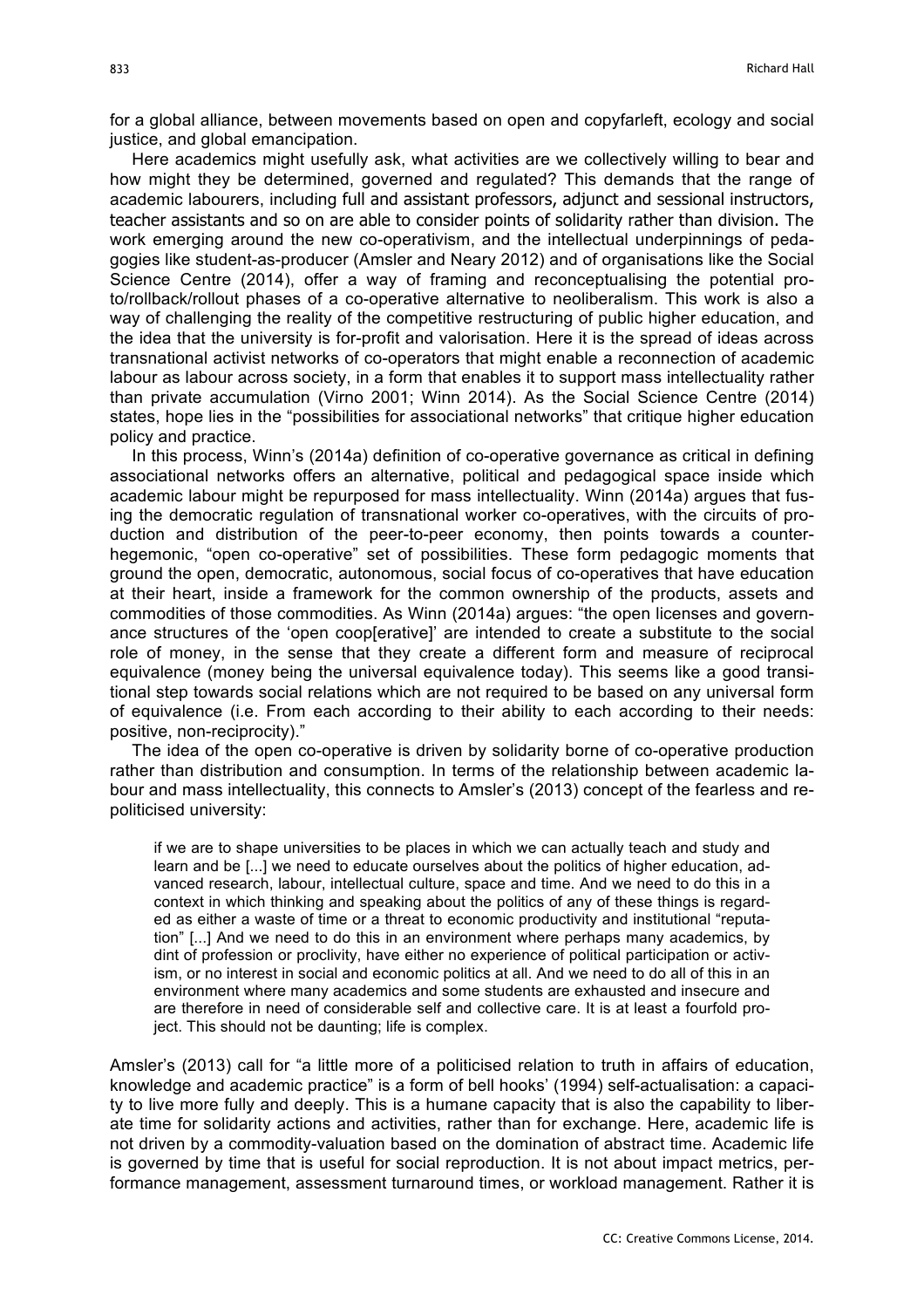based on personal and social relations that dissolve the barriers between work and life, and which enable the teacher and the student to form a pedagogical alliance for the collective, socially-negotiated overcoming of capital's power-over learning, teaching and the curriculum. This alliance, revealed inside-and-against abstract time, is the beginning and end of a pedagogical struggle for free time, and against abstract processes for value creation and accumulation.

This matters because as McGettigan (2014) notes there is an increasingly generalised democratic deficit inside institutions, in terms of the idea of the public, and the ways in which universities are financed, regulated and governed. This is a profound, qualitative shift that demands a political, pedagogical engagement rooted in governance. For Winn (2014b), there are three possible responses tied to academic production and governance.

- 1. *Conversion*: Constitute the university on co-operative values and principles.
- 2. *Dissolution*: Radicalise the university from the inside, starting with the relationship between academics and students.
- 3. *Creation*: Build experiments in higher education outside the financialised sector.

In each of these responses, whether academics can develop alternative methods of liberating knowing and knowledge and organisation that are beyond the space-time of value production and accumulation becomes critical. Winn's three responses are conditioned by the structural domination of wage labour, and the reality that the co-operative space has to exist inside the totalising relations of production of capitalist society. However, they offer alternative possibilities for liberating science and technology across society. Through a connection to fearless practices that are rooted in open co-operativism, these three responses might act as critical sites in a struggle for mass intellectuality in three ways. First in contributing to the reclamation of public, open environments that enable the globalised, socialised dissemination of knowledge (Kleiner 2014). Second, in connecting of a global set of educational commons rooted in critical pedagogy. Third, in developing governance structures that ground, critique and disseminate the community-building of alternative educational settings like student occupations, co-operative centres or social science centres (Amsler and Neary 2012).

Whether a focus on mass intellectuality and open co-operativism offers a potential transitional moment in the abolition of academic labour, is a moot point. However, the reconceptualisation of concrete and abstract academic labour through mass intellectuality and open co-operativism, forces academics to reflect on their relationship to the Commons, the State and its institutions, and civil society. These relationships are critical in trying to define a post-capitalism as a pedagogical, societal moment that is historically-rooted and material in nature. Here Cumbers' (2012, 156) argument that "there needs to be a more nuanced appreciation of the dynamic nature of spatial organization and governance under advanced capitalism […]", aligns with the work of the FLOK Society (2014a) as it emerges from its *Open Letter to the Commoners*: "Imagine a society that is connected to open knowledge commons in every domain of human activity, based on free and open knowledge, code, and design that can be used by all citizens along with government and market players without the discrimination and disempowerment that follows from privatized knowledge."

The open knowledge commons as a site for mass intellectuality is a potential, really existing form of open co-operativism. Here the connection between academic labour and mass intellectuality is realised in the intellectual work of the FLOK Society's (2014b) *General Framework Document* to implement the Ecuadorian *National Plan for Good Living* (2009). This aims: "to trigger and coordinate a global participatory process and immediate national application for the change of productive matrix towards a society of open and common knowledge in Ecuador, resulting in 10 base documents for legislation and state policies (synchronized with the organic social code for the knowledge economy) as well as useful for the production networks of knowledge that already exist in Ecuador. The conceptual, philosophical and economic process and the historical and socio-cognitive context framework, the organizational principles governing the process, collaborative and communicative digital tools and advance planning of the whole process."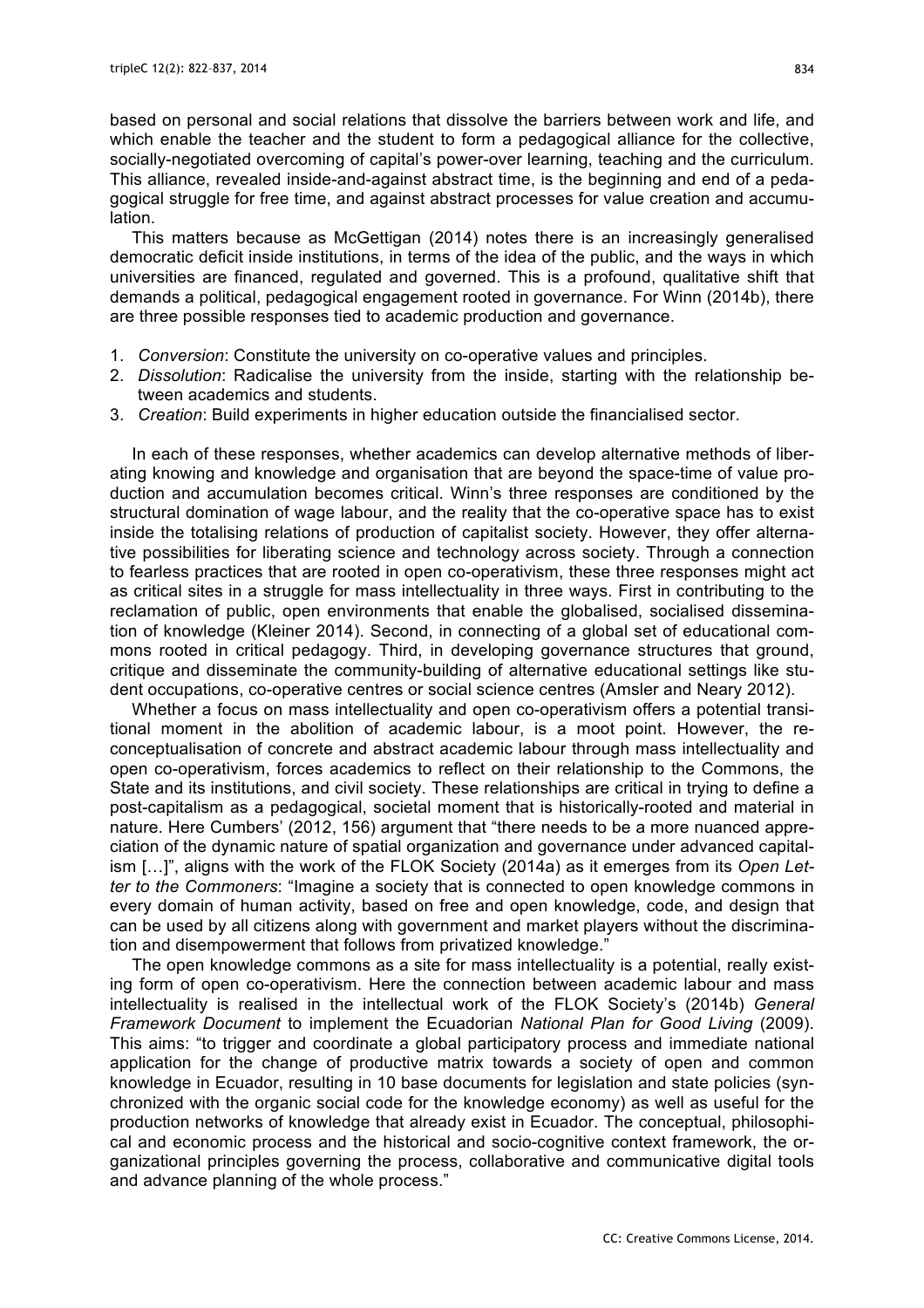The issue is whether it is possible to use these forms of intellectual work as mass intellectuality, in order to reclaim the idea of the public, in the face of the crisis of value? Is it possible to reconsider pedagogically the relation between the concrete and the abstract as they are reproduced globally inside capitalism? Is it possible to liberate the democratic capability of academic labour, first as labour, and second as a transnational, collective activity inside open co-operatives, in order to reorient social production away from value and towards the possibility of governing and managing the production of everyday life in a participatory manner?

This process demands the negation of the reified nature of academic labour, so that social values rather than value are at the core of how society is reproduced. Here Amsler's focus on fearlessness connects to Cleaver's (1993) call for "[a] politics of alliance against capital [...] not only to accelerate the circulation of struggle from sector to sector of the class, but to do so in such a manner as to build a post-capitalist politics of difference without antagonism." A re-politicisation of academic labour may begin the process of overcoming its abstracted and festishised nature. The starting point is the definition of a pedagogical moment that enables the characteristics that flow into and out of academic labour, in terms of value, money and the commodity, to be defined in another image of society and social production. Such a pedagogical moment needs to point towards the creation of open, participatory publics, potentially inside open co-operatives, in order to underpin the real movement, which abolishes the present state of things.

#### **References**

- Amsler, Sarah. 2013. *The Fearless University.* Accessed June 18, 2014. http://amsler.blogs.lincoln.ac.uk/2013/05/16/the-fearless-university/.
- Amsler, Sarah and Mike Neary. 2012. Occupy: a new pedagogy of space and time? *The Journal for Critical Education Policy Studies.* 10 (2): 106-38. Accessed June 18, 2014. http://www.jceps.com/PDFs/10-2-03.pdf.
- Arvidsson, Adam. 2008. Valuing the Ethical Economy. *P2P Foundation*. Accessed June 18, 2014. http://p2pfoundation.net/Valuing\_the\_Ethical\_Economy.
- Ball, Stephen J. 2012. *Global Education Inc. New Policy Networks and the Neo-Liberal Imaginary.*  London: Routledge.
- Bauwens, Michael and Franco Iacomella. 2012. Peer-to-Peer Economy and New Civilization Centered Around the Sustenance of the Commons. In *The Wealth of the Commons: A World Beyond Market and State*, edited by The Commons Strategy Group. Accessed June 18, 2014. http://wealthofthecommons.org/essay/peer-peer-economy-and-new-civilization-centered-aroundsustenance-commons.
- Bologna, Sergio. 2014. Workerism: An Inside View. From the Mass-Worker to Self-Employed Labour. In *Beyond Marx: Theorising the Global Labour Relations of the Twenty-First Century*, edited by Marcel van der Linden, and Karl. H. Roth, 121–44. Leiden: Brill.
- Braverman, Harry. 1998. *Labour and Monopoly Capital: The Degradation of Work in the Twentieth Century*. New York: Monthly Review Press.
- Brook, Paul. 2009. The Alienated Heart: Hochschild's 'emotional labour' thesis and the anticapitalist politics of alienation. *Capital and Class*, 33 (2): 7–31. Accessed June 18, 2014. http://www.uk.sagepub.com/edgell/6.1%20Brook%20%282009%29%20The%20alienated%20heart .pdf.
- CASA. 2014. A home online for casual, adjunct, sessional staff and their allies in Australian higher education. Accessed June 18, 2014. http://actualcasuals.wordpress.com/.
- Cleaver, Harry. 1993. Theses on Secular Crisis in Capitalism. Accessed June 18, 2014. http://libcom.org/library/theses-secular-crisis-capitalism-cleaver.
- Cleaver, Harry. 2002. *Reading capital politically.* Edinburgh: AK Press.
- Constanti, Panikkos and Paul Gibbs. 2004. Higher education teachers and emotional labour. *International Journal of Educational Management*. 18 (4): 243–49.
- Cumbers, Andrew. 2012. *Reclaiming Public Ownership: Making Space for Economic Democracy*. London: Zed Books.
- Deem, Rosemary, Sam Hillyard and Mike Reed, eds. 2007. *Knowledge, Education and New Managerialism.* Oxford: Oxford University Press.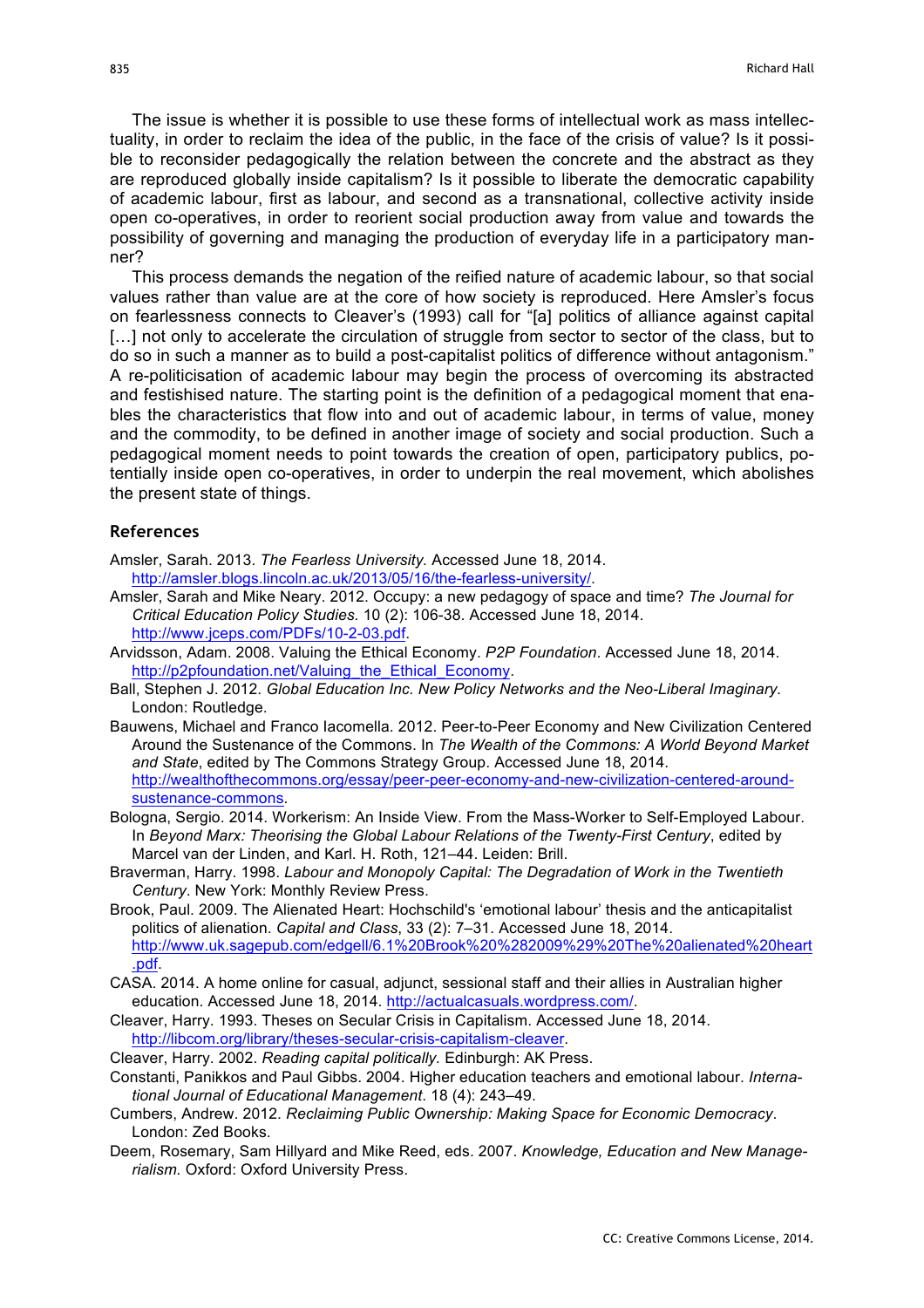- Deem, Rosemary, Ka Ho Mok and Lisa Lucas. 2008. Transforming Higher Education in Whose Image? Exploring the Concept of the 'World Class' University in Europe and Asia. *Higher Education Policy*. 21: 83–97.
- FLOK Society. 2014a. Open Letter to the Commoners. Accessed June 18, 2014. http://en.wiki.floksociety.org/w/Open\_Letter\_to\_the\_Commoners.

FLOK Society. 2014b. General Framework Document. Accessed June 18, 2014. http://en.wiki.floksociety.org/w/General\_Framework\_Document.

- Gartner. 2013. Gartner Reveals Top Predictions for IT Organizations and Users for 2014 and Beyond. Accessed 18 June, 2014. http://gtnr.it/17RLm2v.
- Hall, Richard. 2013. Educational Technology and the Enclosure of Academic Labour Inside Public Higher Education. *Journal for Critical Education Policy Studies* 11 (3): 52–82*.* Accessed June 18, 2014. http://www.jceps.com/PDFs/11-3-03.pdf.
- Harvey, David. 2010. *The Enigma of Capital and the Crises of Capitalism.* London: Profile Books.
- Harvey, David. 2013. *A Companion to Marx's Capital: Volume 2.* London: Verso.
- Hooks, Bell. 1994. *Teaching to Transgress: Education as the Practice of Freedom*. London: Routledge.
- IFS. 2014. Estimating The Public Cost of Student Loans. London: IFS. Accessed June 18, 2014. http://www.ifs.org.uk/comms/r94.pdf.
- Jappe, Anselm. 2014.Towards a History of the Critique of Value. *Capitalism, Nature, Socialism* 25 (2): 25–37. Accessed June 18, 2014.
- Kleiner, Dymitri. 2014. The Telekommunist Manifesto. *Network Notebooks 03*. Accessed June 18, 2014. http://www.networkcultures.org/\_uploads/%233notebook\_telekommunist.pdf.
- Lipman, Pauline. 2009. Neoliberal Education Restructuring: Dangers and Opportunities of the Present Crisis. *Monthly Review*. 63 (3). Accessed 18 June, 2014. http://bit.ly/qDl6sV.
- Manzerolle, Vincent. 2010. The Virtual Debt Factory: Towards an Analysis of Debt and Abstraction in the American Credit Crisis. *tripleC: Cognition, Communication and Co-operation.* 10 (2): 221–36.
- Marx, Karl. 1845. Theses on Feuerbach. *Marx/Engels Internet Archive.* Accessed June 18, 2014. http://www.marxists.org/archive/marx/works/1845/theses/theses.htm.
- Marx, Karl. 2004. *Capital, Volume 1: A Critique of Political Economy*. London: Penguin.
- Marx, Karl. 1993a. *Capital, Volume 2: A Critique of Political Economy*. London: Penguin.
- Marx, Karl. 1992. *Capital, Volume 3: A Critique of Political Economy*. London: Penguin.
- Marx, Karl. 1993b. *Grundrisse*: *Outline of the Critique of Political Economy*. London: Penguin.
- McGinn, Michelle K. 2012. Introduction to "Belonging and Non-Belonging: Costs and Consequences in Academic Lives"*. Workplace* 19: 1–3. Accessed June 18, 2014. http://ojs.library.ubc.ca/index.php/workplace/article/view/182370.
- McGettigan, Andrew. 2013. *The Great University Gamble: Money, Markets and the Future of Higher Education.* London: Pluto Press.
- McGettigan, Andrew. 2014. Financialising the University. *Arena Magazine*. Accessed 18 June, 2014. http://arena.org.au/financialising-the-university/.
- Morgan, John. 2013. Pearson Profits from Private Expansion. *Times Higher Education,* November 28. Accessed June 18, 2014. http://www.timeshighereducation.co.uk/news/pearson-profits-fromprivate-expansion/2009372.article.
- Neary, Mike. 2012. Teaching Politically: Policy, Pedagogy and the New European University. *The Journal for Critical Education Policy Studies* 10 (2): 233–57. Accessed June 18, 2014. http://www.jceps.com/PDFs/10-2-08.pdf.
- Newfield, Christopher. 2013. Corporate Open Source: Intellectual Property and the Struggle Over Value. *Radical Philosophy* 181. Accessed June 18, 2014. http://bit.ly/15sGMt1.
- PA Consulting. 2014. Education. Accessed June 18, 2014.

http://www.paconsulting.com/industries/government-and-public-services/education/.

- PG4FP. 2014. Accessed 18 June, 2014. http://leedspostgrad4fairpay.wordpress.com/.
- Postone, Moishe. 1980. Anti-Semitism and National Socialism: Notes on the German Reaction to "Holocaust". *New German Critique.* Special Issue 1: Germans and Jews: 97–115.
- Postone, Moishe. 1996. *Time, Labour and Social Domination: A Reinterpretation of Marx's Critical Theory.* Cambridge: Cambridge University Press.
- Ravitch, Diane. 2012. The Pearsonizing of the American Mind. Accessed June 18, 2014. http://bit.ly/NE1LvB.
- The Republic of Ecuador. 2009. National Plan for Good Living 2009–2013: Building a Plurinational and Intercultural State. Accessed June 18, 2014. http://bit.ly/GQJi0M.